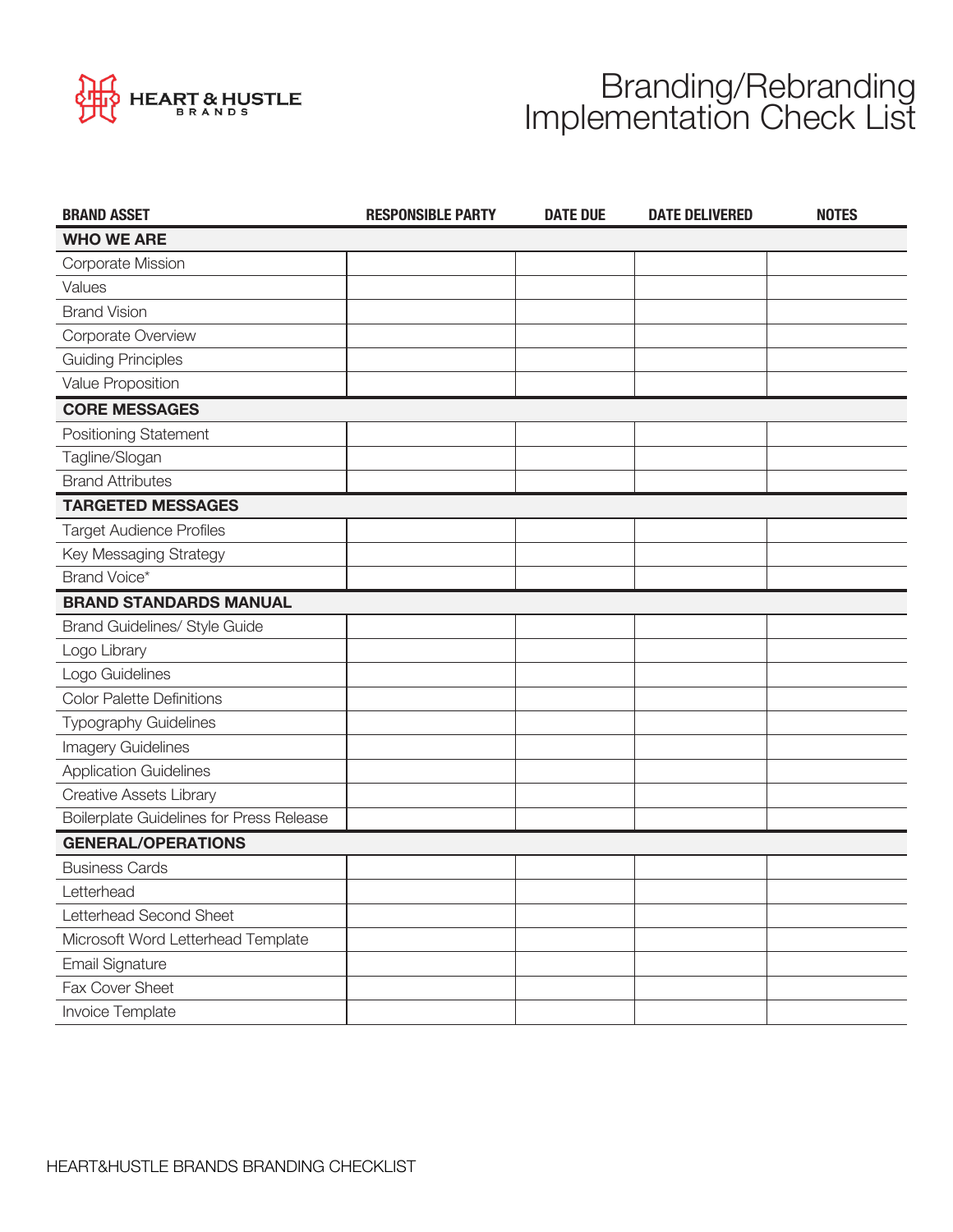| <b>Business Envelopes</b>                | П |  | Π |   |  |
|------------------------------------------|---|--|---|---|--|
| Labels                                   |   |  |   |   |  |
| Thank You Card                           |   |  |   |   |  |
| Thank You Card Envelopes                 |   |  |   |   |  |
| Notepads                                 |   |  |   |   |  |
| Telephone Greetings/Messages             |   |  |   |   |  |
| Memo Template                            |   |  |   |   |  |
| Signage:                                 |   |  |   |   |  |
| <b>External Primary Signage</b>          |   |  | п | п |  |
| Entrance/Door Signage                    |   |  |   |   |  |
| <b>Exterior Directional Signage</b>      |   |  |   |   |  |
| Interior Primary Signage                 |   |  |   |   |  |
| <b>Interior Directional</b>              |   |  |   |   |  |
| Vehicle:                                 |   |  |   |   |  |
| Cars/Trucks/Vans                         |   |  |   |   |  |
| Required Uniforms/Apparel                |   |  |   |   |  |
| Promotional Items (T-shirts, pens, etc.) |   |  |   |   |  |
| Name Badges/Guest Badges                 |   |  |   |   |  |
| <b>HUMAN RESOURCES</b>                   |   |  |   |   |  |
| Employee Handbook                        |   |  |   |   |  |
| Job Descriptions                         |   |  |   |   |  |
| <b>Training Materials</b>                |   |  |   |   |  |
| Recruitment Material Formats/Signatures  |   |  |   |   |  |
| <b>Benefit Booklet Template</b>          |   |  |   |   |  |
| <b>Employee Publication Template</b>     |   |  |   |   |  |
| <b>Employment Agreements</b>             |   |  |   |   |  |
| <b>HR Branded Folder</b>                 |   |  |   |   |  |
| Corporate Overview and Welcome Letter    |   |  |   |   |  |
| Social Media Guidelines                  |   |  |   |   |  |
| Welcome Video                            |   |  |   |   |  |
| Recruitment Ad Format                    |   |  |   |   |  |
| <b>MARKETING/COMMUNICATIONS</b>          |   |  |   |   |  |
| Website:                                 |   |  |   |   |  |
| Internet                                 |   |  |   |   |  |
| Intranet                                 |   |  |   |   |  |
| Web Analytic Setup                       |   |  |   |   |  |
| SEO Strategy:                            |   |  |   |   |  |
| On-site                                  |   |  |   |   |  |
| Off-site                                 |   |  |   |   |  |
| <b>Online Directory Setup</b>            |   |  |   |   |  |
| Social Media:                            |   |  |   |   |  |
| Account Creation/Set Up/Brand            |   |  |   |   |  |
| Social Media Calendar                    |   |  |   |   |  |
| Facebook                                 |   |  |   |   |  |
| Twitter                                  |   |  |   |   |  |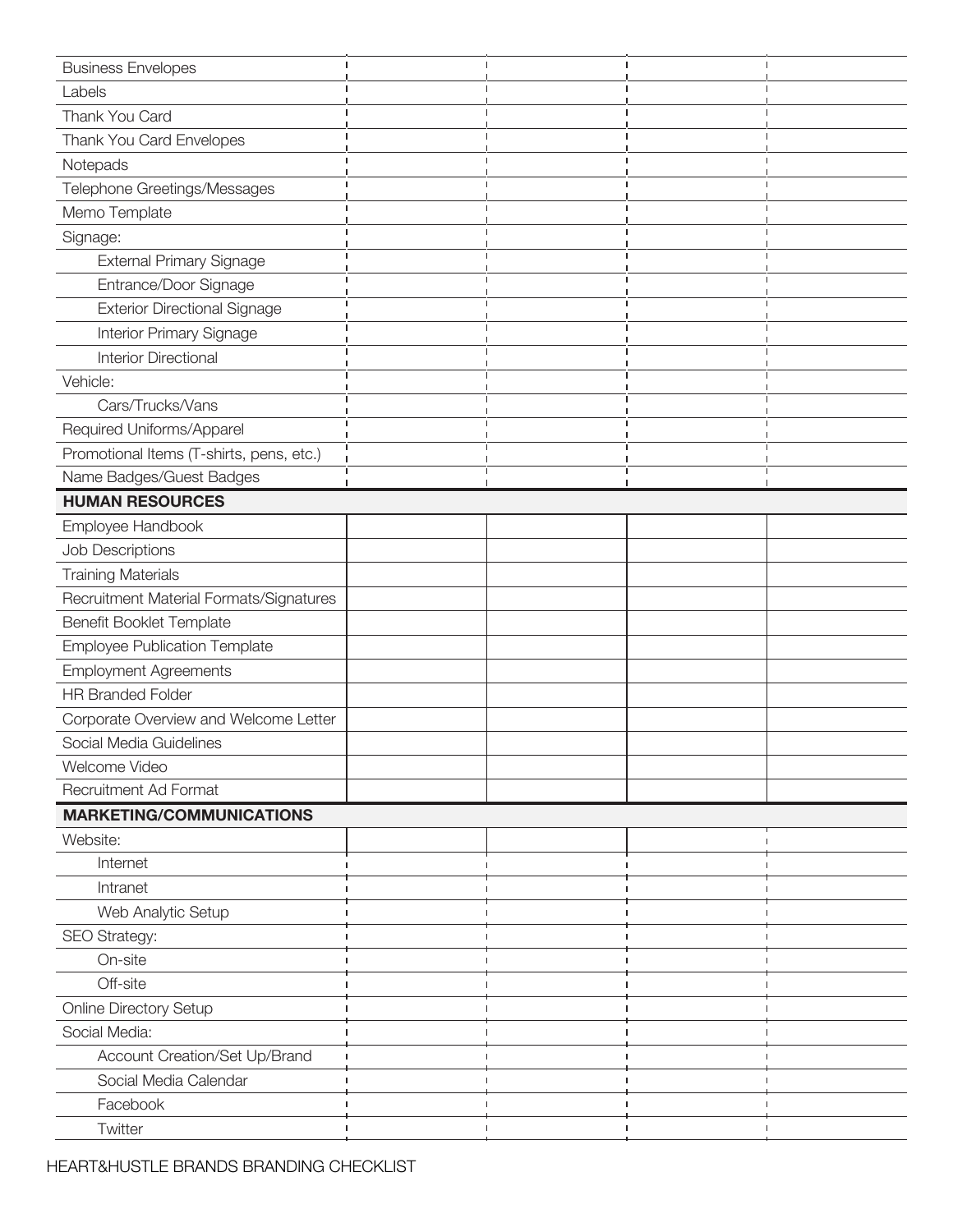| LinkedIn                             |   | п | п | п |
|--------------------------------------|---|---|---|---|
| YouTube                              |   |   |   |   |
| Instagram                            |   |   |   |   |
| <b>Presentation Folder</b>           |   |   |   |   |
| Print/Digital Collateral:            |   |   |   |   |
| <b>Brochures</b>                     |   |   |   |   |
| <b>Product Sheets</b>                |   |   |   |   |
| Sales Materials                      |   |   |   |   |
| Folders                              |   |   |   |   |
| Posters                              |   |   |   |   |
| Sales Materials                      |   |   |   |   |
| Sales One-Sheets/Product Sheets      |   |   |   |   |
| Interactive PDF Presentation         |   |   |   |   |
| <b>Binders</b>                       |   |   |   |   |
| Sales Video                          |   |   |   |   |
| <b>Email Templates</b>               |   |   |   |   |
| Ad Campaigns                         |   |   |   |   |
| <b>Broadcast Campaigns</b>           |   |   |   |   |
| Broadcast/Video Signature            |   |   |   |   |
| Print/Web Ads                        |   |   |   |   |
| PPC Campaigns                        |   |   |   |   |
| Direct Mail Campaigns                |   |   |   |   |
| <b>Public Relations:</b>             |   |   |   |   |
| PR Plan/Outline                      |   |   |   |   |
| Press Release                        |   |   |   |   |
| Press Kit                            |   |   |   |   |
| <b>Email Template</b>                |   |   |   |   |
| <b>Boilerplate Copy</b>              |   |   |   |   |
| Internal Communications:             |   |   |   |   |
| Annual Report                        |   |   |   |   |
| Dividend Check                       |   |   |   |   |
| <b>Stock Certificate</b>             |   |   |   |   |
| Annual/Quarterly Reports Signatures  |   |   |   |   |
| Trade Show/Webinar/Seminar Materials |   |   |   |   |
| Rebrand Launch Event                 | п |   | п |   |
| <b>LEGAL/FINANCE</b>                 |   |   |   |   |
| <b>Corporate Filing Documents</b>    |   |   |   |   |
| <b>Trademark Documents</b>           |   |   |   |   |
| Contracts/Fine Print                 |   |   |   |   |
| <b>Statements</b>                    |   |   |   |   |
| <b>Check Formats</b>                 |   |   |   |   |
| <b>Credit Applications</b>           |   |   |   |   |
| Membership/Customer Agreements       |   |   |   |   |